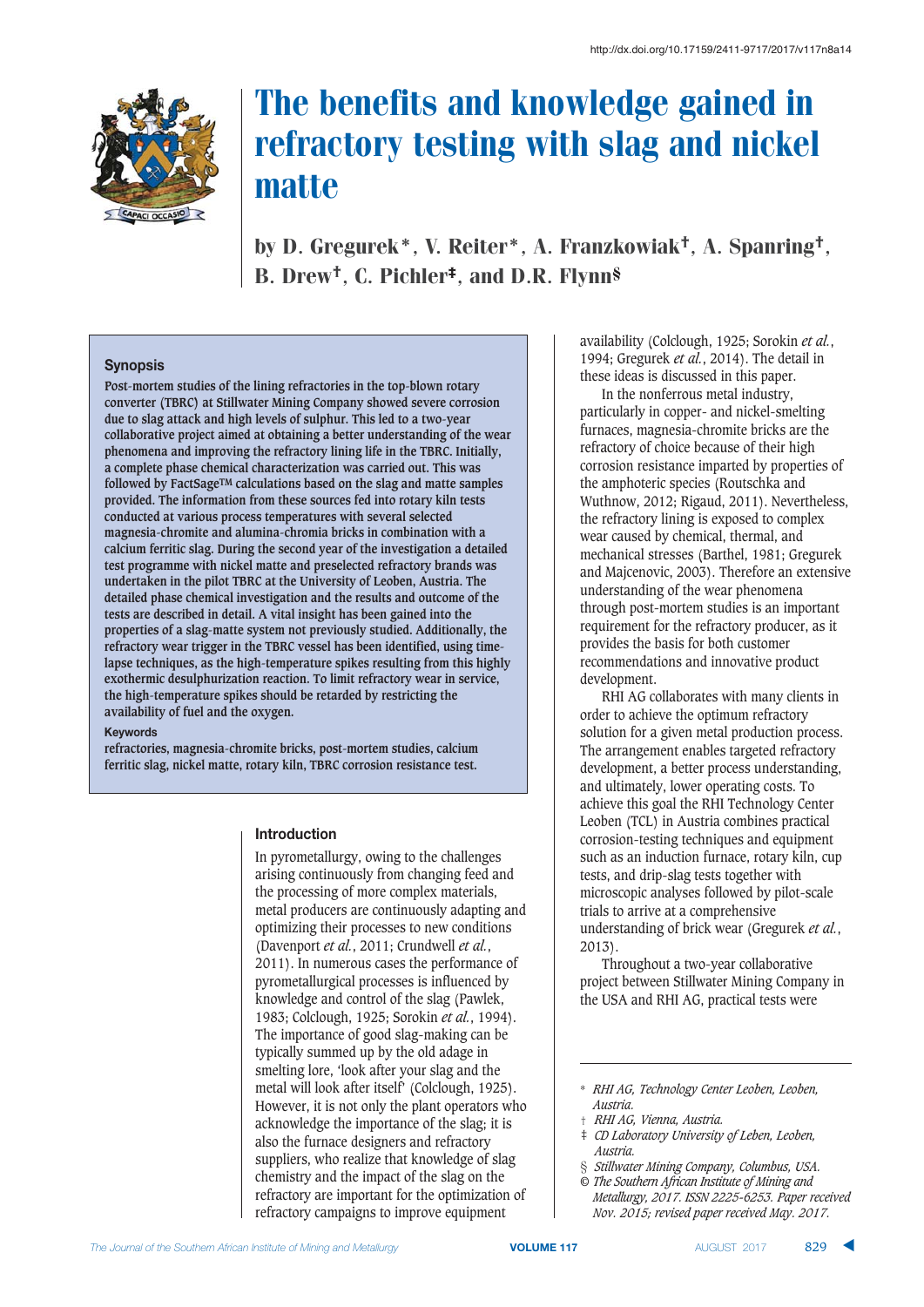carried out with different refractory types (selected magnesiachromite and alumina-chromia bricks), utilizing 120 kg of calcium ferritic slag and 215 kg of nickel matte provided by Stillwater. The tests were conducted in a rotary kiln and in a pilot top-blown rotary converter (TBRC).

A detailed multi-stage programme was considered to be crucial to obtain a better understanding of refractory performance. The initial characterization of the slag and matte, with complete chemical and mineralogical analysis, was followed by a determination of melting points measured with a heating microscope and from thermochemical data in FactSageTM. Finally, pilot-scale tests were carried out.

This paper provides an insight into the corrosion test work conducted at TCL and the value gained from postmortem examinations.

#### **Post-mortem investigation and analytical procedure**

Generally, each post-mortem investigation starts with a visual inspection carried out on a section of the brick, followed by selection of samples for chemical analysis and phase chemical examination. The chemical analyses were carried out by X-ray fluorescence spectroscopy (XRF; Bruker S8 TIGER). The phase chemical investigation was conducted on polished sections with a reflected-light microscope and scanning electron microscopy (SEM; JEOL JSM-6460) combined with energy-dispersive and wavelength-dispersive X-ray spectrometry. Additionally slag and matte samples were investigated by X-ray diffractometry (XRD; Bruker D8 ADVANCE).

The post-mortem investigation was carried out on used refractory (magnesia-chromite brick of type 60:40) from the working lining of the TBRC at Stillwater Mining Company. The refractory life was 105 heats. The residual brick thickness was 170–180 mm. The immediate refractory hot face was slightly declined and covered with a thin coating of slag (Figure 1a). Cracks running parallel to the brick hot face could be observed.

Chemical analysis showed considerable enrichment of the refractory hot face with CaO,  $Fe<sub>2</sub>O<sub>3</sub>$ , NiO, and CuO (Table I). Some CoO and sulphur were also detected.

The mineralogical investigation revealed the following microstructural changes and areas (Figures 1b–1d):

- ➤ At the immediate hot face a 0–2 mm reaction layer consisting of Fe-Ni-Cr-(Mg-Co) oxide, Ni-Fe-Cu-Co-Mg oxide, and Ca-Fe oxide of the type dicalcium ferrite  $(C_2F)$  was observed (Deer, Howie, and Zussman, 1992)
- Behind this to a depth of approximately 15 mm from the hot face, the microstructure had degenerated completely and was brittle. The typical microstructure

of the product containing coarse grains and fines was no longer visible, and the individual brick components could barely be distinguished. Owing to iron oxide enrichment of the magnesia component, an Mg-Fe oxide of magnesia-wüstite type had formed (Figure 1b). Chromite was heavily corroded by iron oxide (Figure 1c), a reaction resulting in the formation of Mg-Ni-Al-Cr-Fe oxide

- In the zone and area between 15–25 mm from the hot face the brick microstructure had been infiltrated by Ca-Al-Fe oxide. The oxide filled the pores. Owing to diffusion the chromite rims were enriched in iron oxide. These iron oxide-containing melts tend to equilibrate with chromite. Therefore the margins of chromite crystals already showed a higher iron content. Nevertheless, the chromite composition was not homogeneous with respect to iron content: the diffusivity of iron ions was not sufficient to achieve chemical equilibrium in the time available. Additionally, microscopic inspection showed that magnesia fines and calcium silicates acting as binder phases had been lost. Nevertheless, the reaction products were not present at the same location. Microscopic investigation of the cold end helps to explain this (see below)
- $\blacktriangleright$  Below this, up to a depth of approximately 35 mm from the hot face, the brick microstructure was infiltrated with Cu-Fe sulphide and Ni-(Fe) sulphide
- ➤ At the refractory cold face the sulphur-based corrosion of the magnesia and the interstitial phase within the magnesia were visible. The main reaction products were Ca sulphate and Mg sulphate (Figure 1d). Obviously, sulphur attack caused the corrosion observed in the vicinity of the hot face. Melts containing Mg<sup>2+</sup>, Ca<sup>2+</sup>, and  $SO_4^2$ <sup>-</sup> percolated to the cold end, where the temperature remained above the respective invariant points. The separation of the reaction products from the reactants hindered chemical equilibrium close to the hot face. Therefore conditions for corrosion were maintained.

Figure 1e shows the virgin brick microstructure for comparison. The brick is based on fused magnesia-chromite and chromium ore.

#### **29 Characterization of slag and matte**

The first step prior to the experimental work was the characterization of the slag and matte samples from Stillwater Mining, which is described in the following sections.

| ۰.<br>۰,<br>× |  |
|---------------|--|
|---------------|--|

|                                      | Chemical analysis of the magnesia-chromite brick from the TBRC (wt%) |                                |                  |              |     |                                |                                    |            |     |     |  |
|--------------------------------------|----------------------------------------------------------------------|--------------------------------|------------------|--------------|-----|--------------------------------|------------------------------------|------------|-----|-----|--|
| Sample                               | <b>MgO</b>                                                           | Al <sub>2</sub> O <sub>3</sub> | SiO <sub>2</sub> | $SO_3^{(1)}$ | CaO | Cr <sub>2</sub> O <sub>3</sub> | Fe <sub>2</sub> O <sub>3</sub> (2) | <b>NiO</b> | CoO | CuO |  |
| Hot face $(2-20$ mm)<br>Unused brick | 35<br>54.5                                                           | 7.5                            | 0.8              |              | 0.8 | 12<br>23.0                     | 34<br>13.0                         |            | 0.4 | ≏   |  |

 $(1)$ Total sulphur determined as  $SO<sub>3</sub>$ (2)Total iron determined as  $\text{Fe}_2\text{O}_3$ 

▲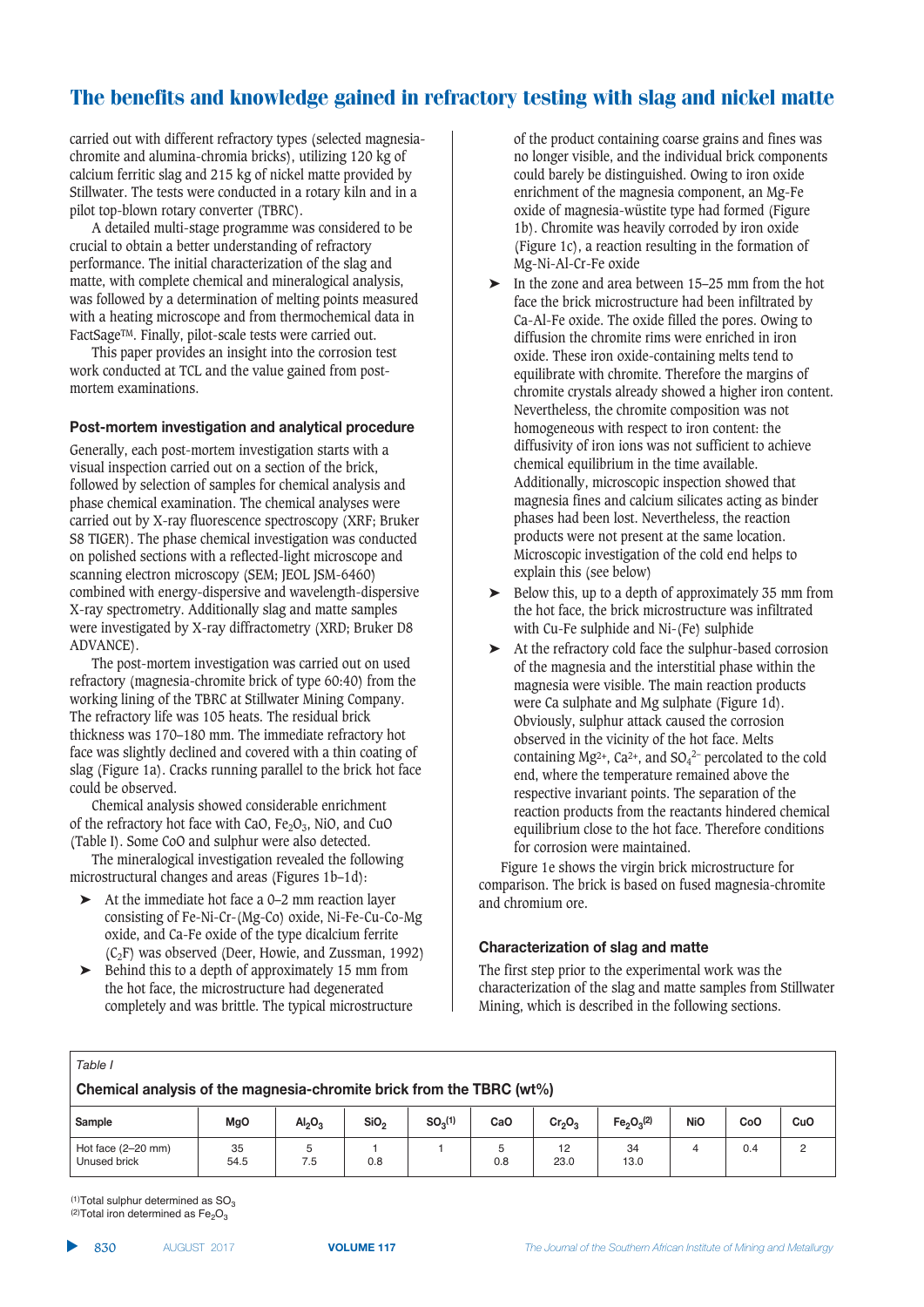

**Figure 1–(a)** Macroscopic view of used magnesia-chromite brick from **the TBRC.** Partly declined brick hot face covered with a thin coating of slag. A crack is parallel to the hot face (arrow). Samples for chemical  $\alpha$  **Ch**) and phase-chemical examination (Min) are indicated.  $\beta$  Microstructural detail approximately 5 mm from the hot face.  $3$ **Corroded magnesia-component (MgO) with the formation of magnesiawüstite at rims (mw). Calcium ferrite (C<sub>2</sub>F) enriched with Cr<sub>2</sub>O<sub>3</sub>. A**  $\blacksquare$  **Dicalcium silicate (C<sub>2</sub>S). (c) Microstructural detail approximately 10 mm from the hot face. Severe corrosion of chromite. At rims of**  $B$ **)**  $B$  **chromite, formation of Ni-Ca-Mg-Fe-Al-Cr oxide (white arrows).**  $4$  **A:** Microstructural detail of brick cold end. Sulphur attack of the **)**<br>magnesia component (MgO) and interstitial phase. Mg sulphate (MS)  $29$  and Ca sulphate (CS) are the main reaction products. (e) Microstructural detail, with original brick microstructure for  $$ 

#### $$$ *lag characterization*

The slag is a Ni-, Cu-, and S-rich Ca-Fe oxide (calcium ferritic-type slag – Table II). The main slag components include two different Ca-Fe oxides (one of type  $C_2F$ ) and Ni-Mg-Fe-(Cr)-(Co) oxide of type magnesia-ferrite (Figures 2a and 2b).

Different Cu-(Fe)-Ni-(Pd) sulphide inclusions – predominantly Ni sulphide ( $Ni<sub>3</sub>S<sub>2</sub>$ , heazelwoodite), Cu sulphide (Cu<sub>2</sub>S, chalcocite), and Pd-Pt-enriched Cu-Fe-Ni sulphide – were found in the slag. In addition to the phase chemical investigation, the melting point was determined with a heating microscope (Luidold, Schnideritsch, and Antrekowitsch, 2011). The melting temperature determined lay between 1350°C and 1410°C (measurements were carried out in air). Liquidus and solidus temperatures were estimated with the help of FactSage<sup>TM</sup> for the composition of slag and matte (Bale *et al.*, 2002). Under oxidizing conditions the calculated solidus and liquidus temperatures of slag were, respectively, 1057°C/1111°C and 1481°C/1424°C.

#### $$

The matte is a Ni-Cu-Fe-Co–bearing sulphide containing precious metals such as platinum and palladium (Table III). However, owing to a lack of standards and an overlap between palladium and rhodium spectra (rhodium-bearing XRF spectrometer), the exact palladium content could not be determined. Traces of  $\text{Al}_2\text{O}_3$  and  $\text{SiO}_2$  (<1 wt%) were also detected.

From phase chemical examination and X-ray diffractometry, we determined the main components of solid nickel matte to be Fe-Ni sulphide (pentlandite), Ni sulphide, and Cu-Fe sulphide (chalcopyrite) (Figures 2c and 2d). A Pt-



**Figure 2-(a) Typical microstructural detail of granulated calcium ferritic slag with Cu-(Fe)-Ni-(Pd) sulphide inclusions (S). (b) Detail from Figure 2a. Ca-Fe oxides of type calcium ferrite (CF) and dicalcium ferrite (C2F). Ni-Mg-Fe-(Ca)-(Cr)-(Co) oxide of type magnesia-ferrite**  $[$ **mf).** Sulphide inclusions (S). (c) Typical microstructural details of **granulated matte. Pd, Pt-enriched Cu-Fe-Ni sulphide (arrows). (d) Detail**  $\frac{2}{3}$ **B** 

|                                                                                       | Table II          |            |                                |                  |                     |                 |                                |                                    |            |     |         |             |
|---------------------------------------------------------------------------------------|-------------------|------------|--------------------------------|------------------|---------------------|-----------------|--------------------------------|------------------------------------|------------|-----|---------|-------------|
| Chemical analysis (by XRF) of the sample of slag from Stillwater Mining Company (wt%) |                   |            |                                |                  |                     |                 |                                |                                    |            |     |         |             |
|                                                                                       | Na <sub>2</sub> O | <b>MgO</b> | Al <sub>2</sub> O <sub>3</sub> | SiO <sub>2</sub> | SO <sub>2</sub> (1) | Ca <sub>O</sub> | Cr <sub>2</sub> O <sub>3</sub> | Fe <sub>2</sub> O <sub>3</sub> (2) | <b>NiO</b> | CoO | CuO     | <b>PbO</b>  |
|                                                                                       | $0.3 - 0.8$       | $1 - 2$    | $0.5 - 0.6$                    |                  | $5 - 9$             | $15 - 19$       | $0.7 - 0.9$                    | $48 - 58$                          | $8 - 15$   | 0.5 | $4 - 7$ | $0.1 - 0.3$ |

 $(1)$ Total sulfur determined as SO<sub>3</sub>  $(2)$ Total iron determined as Fe<sub>2</sub>O<sub>3</sub>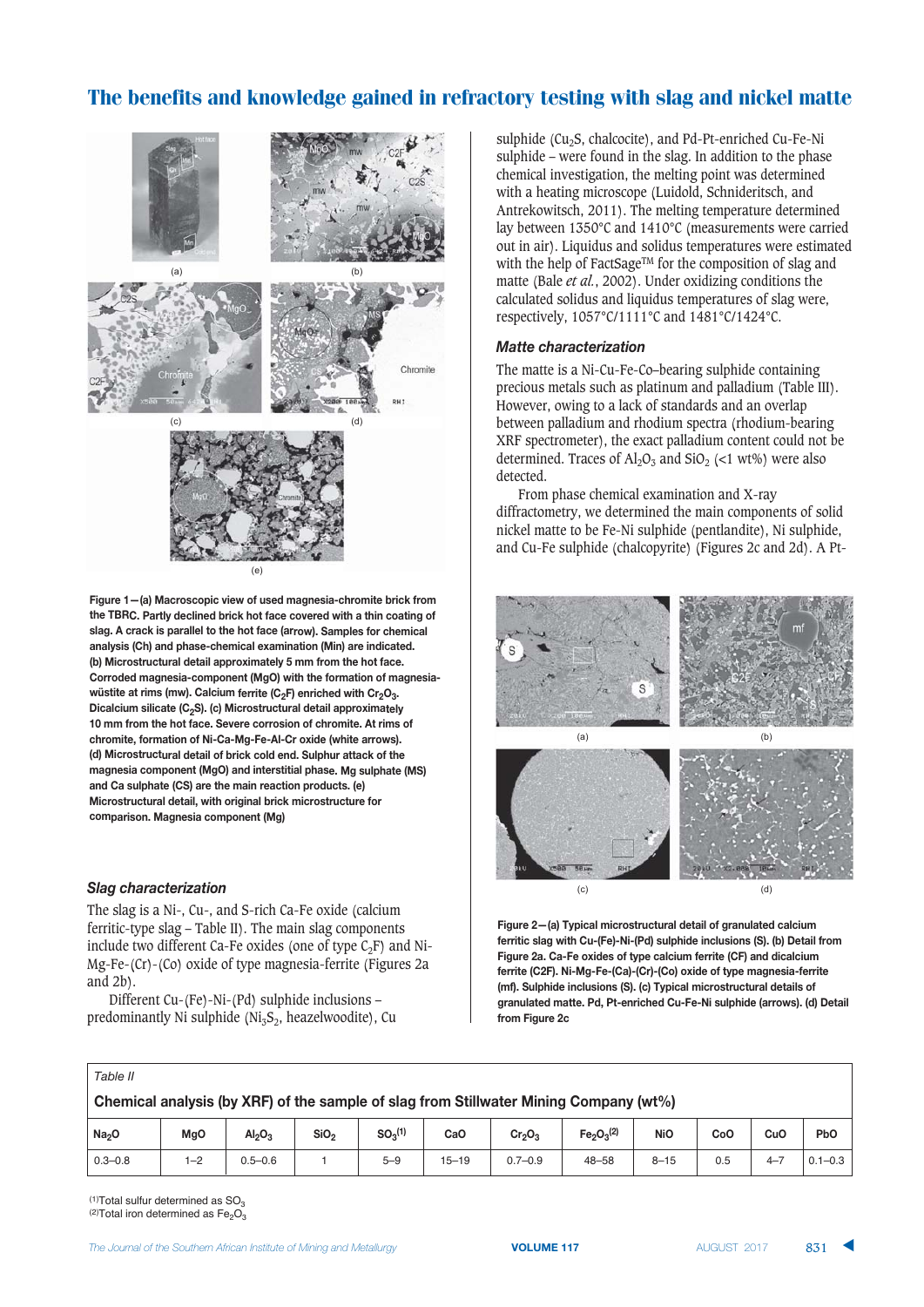| Table III                                                                              |     |    |    |    |     |    |     |     |                                  |     |
|----------------------------------------------------------------------------------------|-----|----|----|----|-----|----|-----|-----|----------------------------------|-----|
| Chemical analysis (by XRF) of the sample of matte from Stillwater Mining Company (wt%) |     |    |    |    |     |    |     |     |                                  |     |
| Pt                                                                                     | Pd* |    | Fe | Ni | Co  | Cu | Zn  | Pb  | All <sub>2</sub> OI <sub>3</sub> | CaO |
| 0.3                                                                                    | -   | 21 | 30 | 34 | 0.6 | 13 | 0.1 | 0.3 | 0.6                              | 0.6 |

\*Could not be determined

and Pd-bearing Fe-Ni-Cu-Co-S phase was also detected. Some traces of calcium ferritc slag granules were also observed.

The phase constitution and the liquidus temperature of the matte were calculated with FactSage<sup>TM</sup> in the same way as for the slag. The FTmisc database was used for the calculations (the liquid sulphide solution was called FTmisc-MATTE). The stable solid phases were determined to be (Fe,Ni,Cu)S (pyrrhotite), (Fe,Ni,Cu)<sub>9</sub>S<sub>8</sub> (pentlandite),  $(Co,Cu,Fe,Ni,Pb)$ : Vacancy, and  $(Fe,Ni_2,Cu_2)$ S. These phases are solid solutions. The solidus and liquidus temperatures of the matte were calculated to be 667°C and 1132°C respectively.

#### $B$ **Selected refractories and experimental work**

#### $\mathbf{S}$ *election of refractories*

Five magnesia-chromite brands (MCB1, MCB2, MCB3, MCB4, and newly developed MCB5), as well as one alumina-chromia brand (ACB1), were selected for both rotary kiln tests. The MCB1 (type MCr 50, ISO 10081-2) represents a standard direct-bonded magnesia-chromite brick consisting of fused magnesia and chrome ore. MCB2 is a high-quality, dense magnesia-chromite brick (type MCr 50, ISO 10081-2) based on magnesia-chromite co-clinker (OXICROMTM sinter) and chrome ore. MCB3 and MCB4 are also high-quality magnesia-chromite bricks (type MCr 60) based on fused magnesia-chromite and chrome ore. The newly developed MCB5 brick contains fused magnesia-chromite and has a higher Cr<sub>2</sub>O<sub>3</sub> content (Type MCr 40) (Gregurek *et al.*, 2012). ACB1 is an alumina-chromia brick (type ACr 60/30, ISO 10081-4) based on chromia-corundum and chromium oxide.

Testing in the pilot TBRC was carried out with three magnesia-chromite brands (MCB4, MCB6, and MCB7). MCB6 and MCB7 (type MCr 50, ISO 10081-2) represent highquality magnesia-chromite bricks consisting of fused magnesia-chromite and chrome ore. The MCB7 is a dense magnesia-chromite brick.

The chemical analyses of all the brick brands are listed in Table IV.

#### $Rotary$   $kin$  tests

In the rotary kiln, with a diameter of 92 mm, up to six different brick brands were installed and tested simultaneously (Figure 3a). The furnace was heated with a propane-oxygen mixture. The first rotary kiln test with calcium ferritic slag was carried out between 1500°C and 1550°C. The second rotary kiln test was conducted at 1650°C. Temperatures higher than in the Stillwater process were chosen to simulate a process duration of several months.

Both tests were carried out for 20 cycles. During testing, 1.5 kg of slag was charged to the kiln per cycle.

#### **Pilot TBRC tests**

Testing with nickel matte in the pilot TBRC, which was heated by a methane-oxygen burner, was carried out at a process temperature of approximately 1650°C (Figure 3b). This temperature was chosen because of the rotary kiln test results: it generated an identical post-mortem structure at this temperature. Oxygen was added to remove sulphur (Figure 3c). In total four trials were carried out under different sets of process parameters. The process parameters for all tests are summarized in Table V.

After reaching a process temperature of 1650°C, oxygen was introduced into the TBRC, which resulted in a significant increase in temperature (test 1). To mitigate this effect the energy was reduced by lowering the total gas flow rate to the burner. After a converting time of approximately two hours a liquid matte was tapped from the furnace.

A comparison of different refractory materials is generally based on differences in their corrosion behaviour under similar process conditions. For this purpose an additional test (test 2) was undertaken. It included the use of an off-gas analyser to provide information about desulphurization in the treated material during the oxidation step. The main variables are plotted in Figure 4. To provide oxygen for desulphurization the air ratio ( $\lambda$ ) was varied. The value of  $\lambda$ defines an oxygen surplus  $(\lambda > 1)$  or an oxygen-deficient proportion  $(\lambda < 1)$  during the process.

At the starting point of the measurement  $(t = 0$  minutes) all the material was charged into the furnace. After a few minutes, the first measurement with a type-S thermocouple was taken (1490°C). The temperature of the liquid bath was measured. Increasing  $\lambda$  resulted in a release of energy due to the reaction between sulphur and oxygen. A reduction in the

#### *Table IV*

### **Chemical analyses of several brands of RHI**  $\text{refractory used for testing (wt\%)}$

| <b>Brand</b>     | <b>MgO</b> | Al <sub>2</sub> O <sub>3</sub> | SiO <sub>2</sub> | CaO | $Cr_2O_3$ | Fe <sub>2</sub> O <sub>3</sub> (1) | ZrO <sub>2</sub> |
|------------------|------------|--------------------------------|------------------|-----|-----------|------------------------------------|------------------|
| MCB <sub>1</sub> | 50.0       | 8.0                            | 0.8              | 0.8 | 26.0      | 14.0                               |                  |
| MCB <sub>2</sub> | 58.0       | 6.0                            | 0.5              | 1.2 | 20.0      | 14.0                               |                  |
| MCB <sub>3</sub> | 62.0       | 6.5                            | 0.8              | 0.7 | 18.5      | 11.5                               |                  |
| MCB4             | 67.0       | 3.5                            | 0.4              | 0.6 | 23.0      | 5.3                                |                  |
| MCB <sub>5</sub> | 46.3       | 13.0                           | 0.4              | 0.3 | 27.5      | 10.0                               |                  |
| MCB <sub>6</sub> | 54.5       | 7.5                            | 0.8              | 0.8 | 23.0      | 13.0                               |                  |
| MCB7             | 56.5       | 6.0                            | 1.3              | 0.6 | 25.5      | 10.0                               |                  |
| ACB <sub>1</sub> |            | 55.0                           | 4.5              |     | 30.0      | 0.5                                | 6.5              |
|                  |            |                                |                  |     |           |                                    |                  |

<sup>(1)</sup>Total iron determined as  $Fe<sub>2</sub>O<sub>3</sub>$ 

▲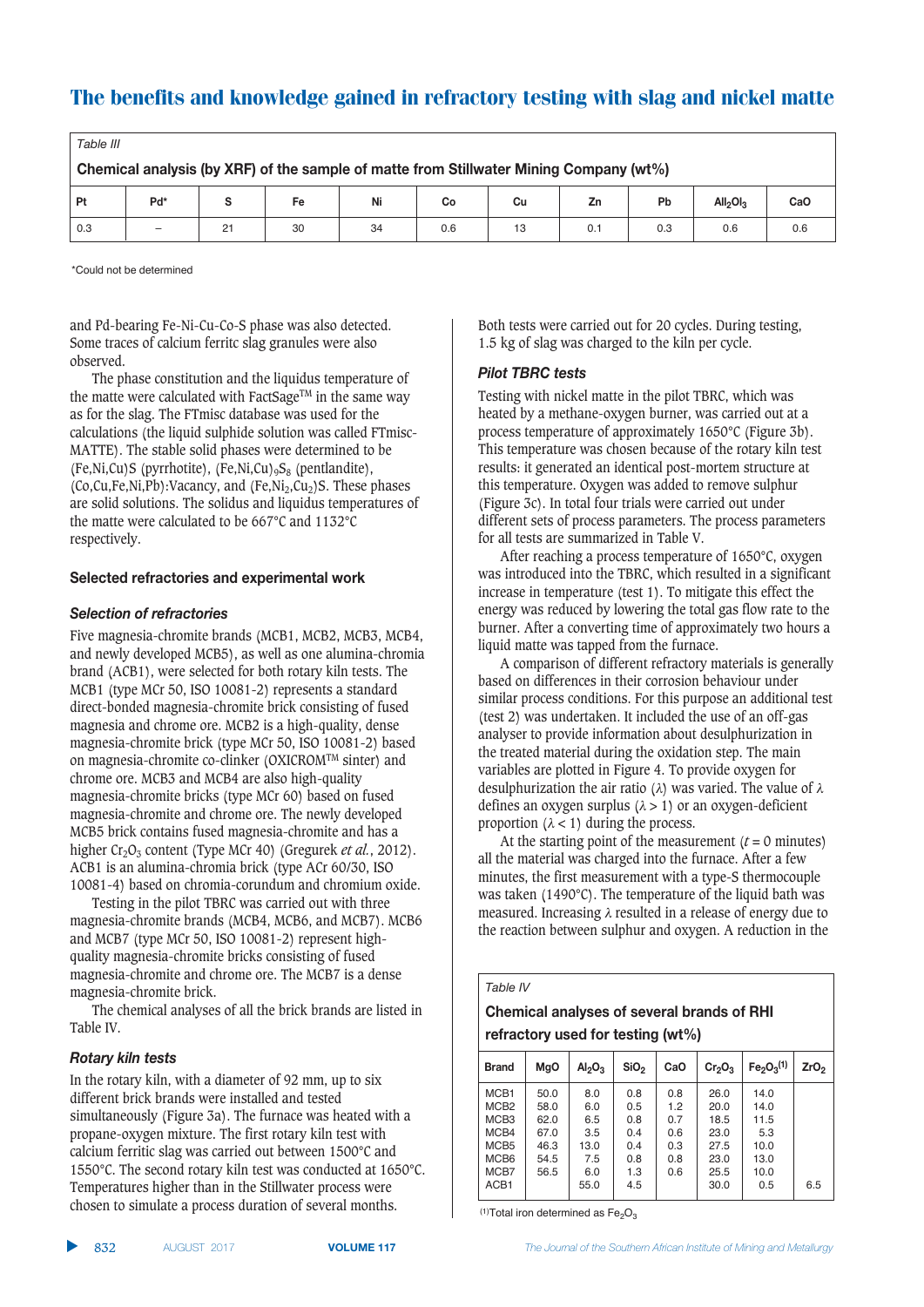

 $(c)$ 

**Figure 3-(a) Rotary kiln test at RHI Technology Center Leoben (TCL),**  $\blacksquare$ **B.**<br>B) Buring adjusting burner position after slag change. (b and c) Pilot TBRC **zb**. **cb**. **Dep**. **CD** laboratory, University of Leoben, Austria. TBRC furnace **:8BA?6F9ECDA?6F82F4.5FC?:F:8BA?6F:A=>@?DA?8@8=FDE;2EBCD8BE**  $i$  measurement for process control (c)

| Table V<br>Process parameters for the pilot TBRC test |                         |                       |                         |                    |
|-------------------------------------------------------|-------------------------|-----------------------|-------------------------|--------------------|
| Test no.                                              |                         | 2                     | 3                       |                    |
| Mass of charging matte [kg]<br>Temperature [°C]       | 35<br>1650<br>$1 - 1.5$ | 50<br>1650<br>$1 - 2$ | 55<br>1600<br>$1 - 227$ | 63<br>1600<br>1 22 |

total gas flow rate (methane-oxygen) was used to mitigate this energy input through the exothermic oxidation of sulphur, by supplying small amounts of free oxygen.

The effect of increasing oxygen content (with constant oxygen flow though the burner) on temperature was determined after 60 minutes. This led to temperatures higher than the maximum of the thermocouple (for type-S limited to <1750°C, as shown in Figure 4). These two initial trials built the basis for the subsequent analysis of the pilot TBRC refractory lining. After trials 1 and 2, a new vessel was prepared for two additional trials with the same refractories.

The occurrence of exothermic reactions caused by the oxidizing treatment was evident in trials 3 and 4. Also evident was the stability of the refractory under process conditions. For a better comparison of different linings, the linings should be exposed to test conditions over several batches. These two trials, therefore, were consequently undertaken with the same brand of brick as used in the initial trial.

As mentioned, unlike tests 1 and 2, the subsequent trials 3 and 4 were carried out under constant temperature. In test  $3$ ,  $\lambda$  was varied under a constant gas flow rate, whereas in test 4 the burner capacity was varied under constant  $\lambda$ . With both variations the same result was achieved; nevertheless, the control of the furnace was much easier when maintaining the burner power at constant  $\lambda$  (Figure 5).

#### **Results of the experimental work with slag**

The macroscopic overviews of selected bricks after testing are shown in cross-section in Figure 6a–e. Two different measures are used to describe refractory performance in contact with slag, namely the area and depth for wear and infiltration respectively. The measure for wear describes the amount of refractory material that was removed during testing. The subsequent infiltration shows the area that was in contact with slag. The results from both trials, following determination of the wear area and wear depth across the final cross-sectional profile, are presented in Tables VI and VII. The main results of the phase chemical investigations are shown in Figures 7a–f.



Figure 4-An example of temperature measurement during the first two TBRC tests. The temperature was continuously measured by a thermocouple in the TBRC gas room. For process control a discontinuous temperature measurement of the liquid matte was taken every 15 minutes, shown as spikes in the chart. Additionally, λ and the total gas flow rate were recorded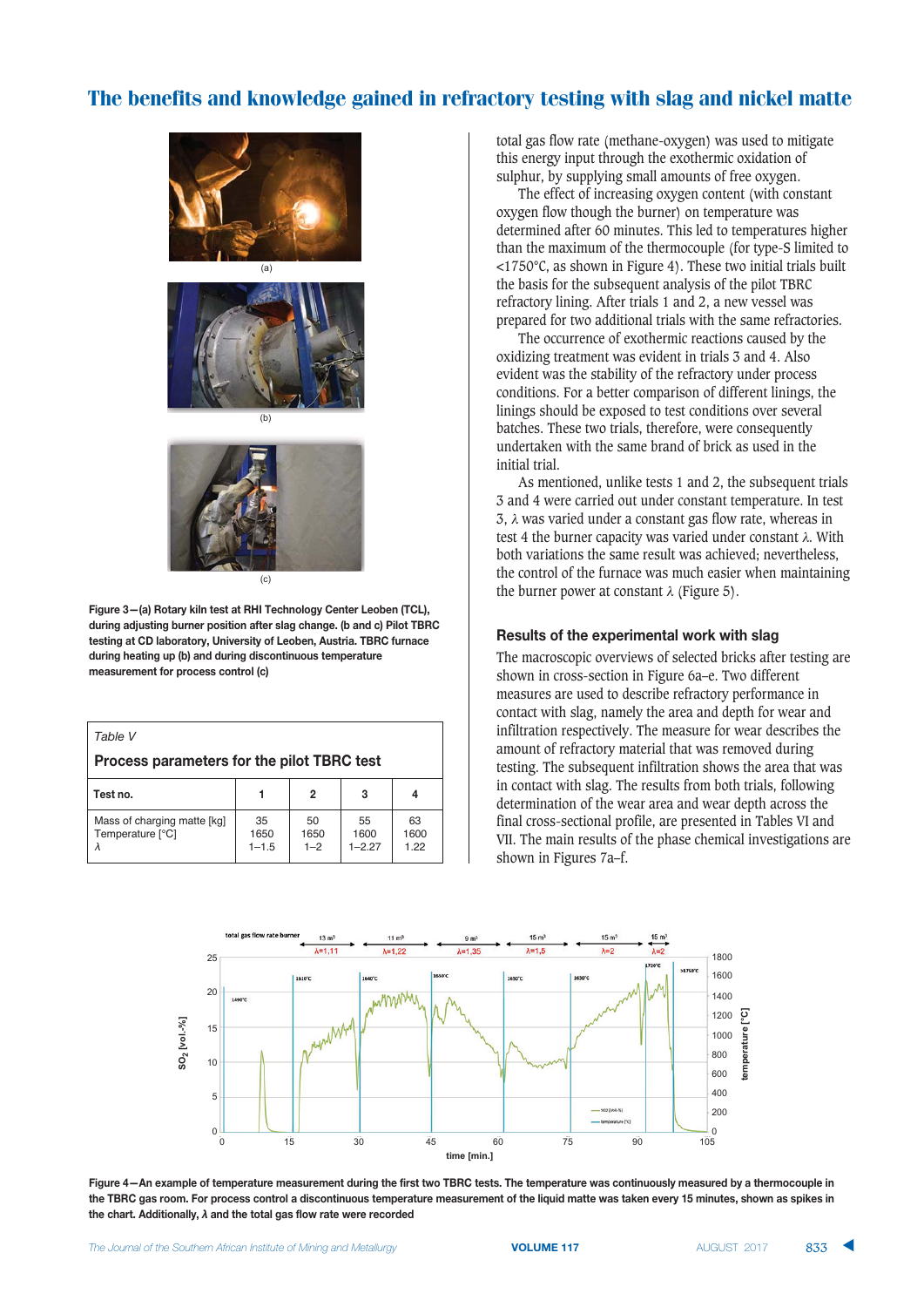

Figure 5-Example of the temperature and SO<sub>2</sub> content of the off-gas during tests 3 and 4. For process control the temperature of the liquid matte was  $i$ **measured (discontinuously) every 15 minutes, shown as spikes in the diagram** 

#### *Table VI*

**Extent of wear and corrosion in the rotary kiln test (trial at 1500°-1550°C)** 

| <b>Brick brand</b> | Wear<br>area*<br>(cm <sup>2</sup> ) | Wear<br>depth*<br>(mm) | <b>Infiltration</b><br>area*<br>(cm <sup>2</sup> ) | <b>Infiltration</b><br>depth*<br>(mm) |
|--------------------|-------------------------------------|------------------------|----------------------------------------------------|---------------------------------------|
| MCB <sub>1</sub>   | $\overline{2}$                      | 4                      | 54                                                 | 28                                    |
| MCB <sub>2</sub>   | 2                                   | 3                      | 41                                                 | 20                                    |
| MCB <sub>3</sub>   | 0                                   | 0                      | 43                                                 | 21                                    |
| MCB4               | 0                                   | O                      | 38                                                 | 20                                    |
| MCB <sub>5</sub>   | O                                   | O                      | 46                                                 | 24                                    |
| ACB1               | 65(1)                               | 5(1)                   | 94                                                 | >20                                   |

\*Based on macroscopic wear evaluation from the final cross-sectional profile

(1)Not representative due to high thermal shock

#### *Table VII*

**Extent of wear and corrosion in the rotary kiln test (trial at 1650°C)** 

| <b>Brick brand</b> | Wear<br>area*<br>(cm <sup>2</sup> ) | Wear<br>depth*<br>(mm) | <b>Infiltration</b><br>area*<br>(cm <sup>2</sup> ) | <b>Infiltration</b><br>depth*<br>(mm) |
|--------------------|-------------------------------------|------------------------|----------------------------------------------------|---------------------------------------|
| MCB <sub>1</sub>   | 25                                  | 22                     | 104                                                | 50                                    |
| MCB <sub>2</sub>   | 15                                  | 14                     | 94                                                 | 46                                    |
| MCB <sub>3</sub>   | 20                                  | 18                     | 94                                                 | 47                                    |
| MCB4               | 10                                  | 12                     | 85                                                 | 45                                    |
| MCB <sub>5</sub>   | 24                                  | 21                     | 105                                                | 56                                    |
| MCB <sub>6</sub>   | 15                                  | 14                     | 94                                                 | 44                                    |

•Based on macroscopic wear evaluation from the final cross-sectional profile

#### *Rotary kiln test at 1500-1550°C*

All brick samples tested showed cracks caused by thermal shock during kiln operation. In the magnesia-chromite brick brands, either minimal or no wear was visible (Table VI). The greatest infiltration depth was identified in MCB1. The high wear observed for the alumina-chromia brick ACB1 can be



 $F_{1}$  **B**  $F_{2}$  **Cross-sectional view of selected magnesia-chromite MCB4**  $A$ <sub>c</sub>, b), MCB1 (c, d), and alumina-chromia ACB1 (e) bricks after the rotary kiln test at 1500-1550°C (left side: a, c, e) and 1650°C (right side: b, d). A  $\frac{1}{2}$  Slag coating covers the immediate brick hot face. Crack formations are  $\blacksquare$  indicated with white arrows. Polished sections were prepared from the  $\frac{1}{2}$  portions indicated by white rectangles

explained by crack formation caused by thermal shock from the initial testing and subsequent loss of refractory

The main microstructural changes to the magnesiachromite bricks investigated, after the rotary kiln test, are summarized below (for example MCB1, see Figures 7a and 7b).

The immediate brick hot face was covered with a 1–2 mm thick reaction zone. Within this area the magnesia component was completely dissolved. Only some chromite relics were still visible. Below the reaction zone a deep-reaching infiltration by calcium ferrite and corrosion of the brick microstructure was observed.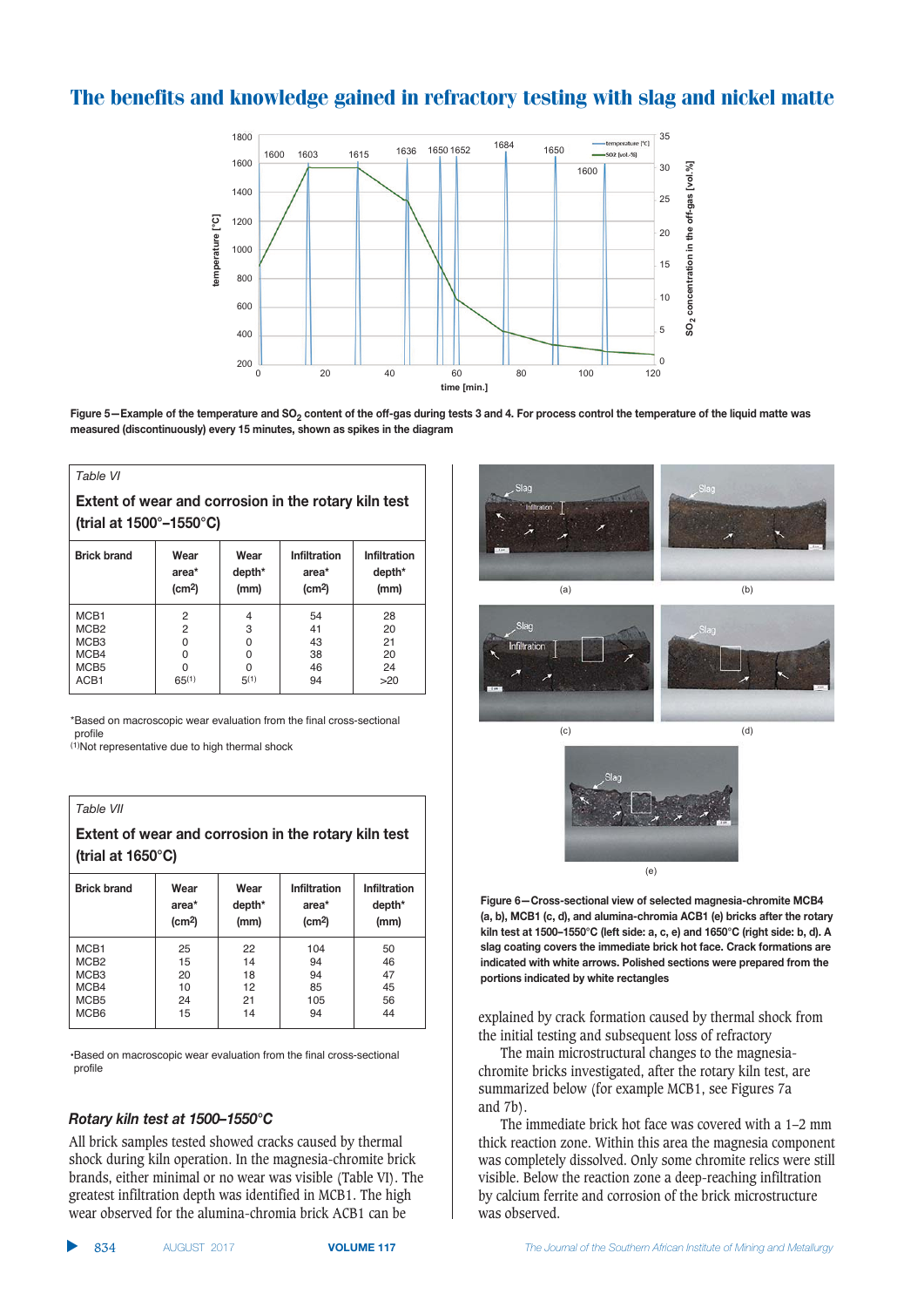

 $B$ **Figure 7a-b-Microstructural details in the magnesia-chromite brick MCB1** after the rotary kiln test at 1500-1550°C, approximately 2 mm (a) **and 10 mm (b) from hot face. Severe corrosion and degeneration of the**  $Brick microstructure.$  Corroded magnesia (MgO) and chromite. **Formation of Ni-rich magnesia-wüstite, (Ni)-Fe-Mg oxide (MW), Mg-Fe-AI-Cr oxide of spinel structure (MFAC), calcium ferrite (C<sub>2</sub>F) enriched with Cr<sub>2</sub>O<sub>3</sub>, and CuFeS from matte infiltration. Figure 7c-d B** Microstructural details of the alumina-chromia brick ACB1 after the **Robinson B B B B C C C C C C Immediate brick hot face. Below chE cating.infiltrated and corroded brick microstructure was @.=EBE:1F9EF>BC>(FD9CDF7@B;E:F2CBC<<E<FD@FD9EF9@DF7C>EFA=F2CBD<-F filled with slag (arrows). Corroded fused alumina (AI). (d) Detail from**  $E$ **B** $E$  **B** $E$  **C** $E$  **C** $E$  **C** $E$  **C** $E$  **C** $E$  **C** $E$  **C** $E$  **C** $E$  **C** $E$  **C** $E$  **C** $E$  **C** $E$  **C** $E$  **C** $E$  **C** $E$  **C** $E$  **C** $E$  **C** $E$  **C** $E$  **C** $E$  **C** $E$  **C** $E$  **C** $E$  **C** $E$  **C** $E$  **C** $E$  **C** $E$  **C** $E$  **C** $E$  **C ;A>B@=DB8>D8BE1F+6/,E/!</3B @A:EF@7F=2A?E<F=DB8>D8BEF4+,!351F9EF3C/**  ${\sf A}$ l silicate is gehlenite, Ca<sub>2</sub>Al<sub>2</sub>SiO<sub>7</sub> (Gel). Figure 7e–f Microstructural  $\alpha$ **B** details of the magnesia-chromite brick MCB1 after rotary kiln test at **1650°C.** Corrosion of the magnesia and chromite was significantly **higher than in the first rotary kiln test at 1500-1550°C. Corroded MgO and chromite. Calcium ferrite (C<sub>2</sub>F) enriched with Cr<sub>2</sub>O<sub>3</sub>. Dicalcium**  $\text{silicate } (C_2S)$ 

In the infiltrated and completely degenerated brick microstructure (0–5 mm from the hot face) the single brick components could no longer be distinguished. The high supply of Fe oxide resulted in the formation of a low-melting Ni-rich magnesia-wüstite ([Ni]-Fe-Mg oxide). The chromite and chromite precipitates (Routschka and Wuthnow, 2012) were corroded. Owing to the corrosion of chromite, (Ca)-Mg-Fe-Al-Cr oxide and (Ca)-Fe-Cr-Al oxide of spinel structure formed. In Figure 7a the brick is partly infiltrated by matte.

In the case of the alumina-chromia brick ACB1 (Figures 7c–d), infiltration of the microstructure can be traced over the entire polished section (0–20 mm from the hot face). Nevertheless, the greatest microstructural changes were observed in the area 0–2 mm from the hot face. In that area of the brick, pore-filling infiltration, recrystallization of a Crcorundum–bearing matrix, corrosion of a Zr mullite, and the formation of Mg-Fe-Al-Cr oxide and (Na)-Ca-Al silicate of

type gehlenite  $(Ca_2Al_2SiO_7)$  took place. The immediate hot face was covered with a 1–2 mm thick reaction zone. In the infiltrated brick microstructure, cracks formed parallel to, but also vertical to, the hot face. These cracks were partly filled with slag.

#### *Rotary kiln test at 1650°C*

Owing to the high wear observed during the test, the alumina-chromia brick ACB1 was replaced by magnesiachromite brick MCB6. Compared with the first rotary kiln test, the refractory wear and the infiltration depth for all bricks were significantly higher (Table VII). In cross-section, the greatest wear was observed for MCB1/MCB5 and the lowest for MCB2.

Phase chemical investigation revealed the brick microstructure in MCB1 to be highly degenerated, especially between 0–20 mm from the hot face. Infiltration, corrosion of both brick components (magnesia and chromite), and the formation of a low-melting Cu-Ni-rich magnesia-wüstite were observed after the second rotary kiln test (Figures 7e and 7f). Nevertheless, the microstructural changes were much more distinctive than those in the first rotary kiln test at 1500– 1550°C. The chromite rims were highly enriched in Fe oxide and Ni oxide (Figure 8). Additionally, owing to the decomposition and oxidation of Cu-Fe-Ni sulphide, sulphur attack and formation of sulphur-bearing phases could be observed at the end of infiltration.

#### *Thermodynamic calculations*

The interactions of different combinations of refractory materials with the calcium ferritic slag can be described thermodynamically in respect of the potential reaction products formed at the interface and the solubility of the refractory components in the slag.

The calculations were run in FactSage™ for temperatures of 1550°C and 1650°C under oxidizing conditions. The phase constitution of a system was calculated under the assumption that the defined elements or compounds of the system react entirely or partially to reach a state of chemical equilibrium. Reaction kinetics were not considered in the thermochemical calculations.



 $F$ igure 8—Magnesia-chromite brick MCB1. Significant differences in the  $R$  **chemical composition of chromite at the rim and core at two different**  $\frac{1}{2}$ **B**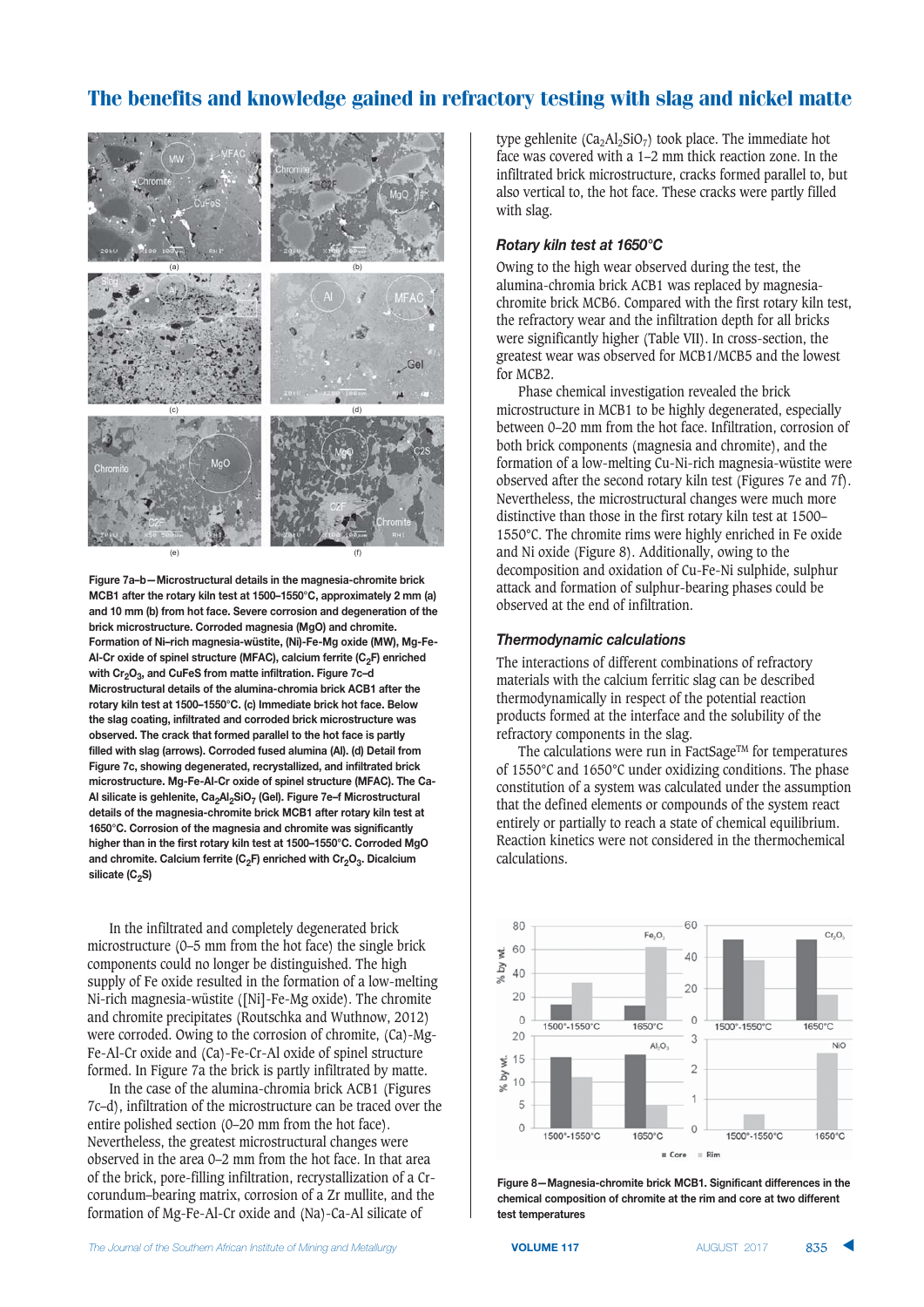The equilibrium phases and phase compositions were determined on the basis of the refractory-slag ratio. For this purpose a variable <*A*> was introduced, which is defined as the mass ratio of refractory material to the total mass of refractory plus slag.  $\langle A \rangle = 0$  describes the composition of a slag not in contact with refractory, and  $\langle A \rangle = 100$  describes the composition of a refractory that is not in contact with slag.

The slag amount as a function of <*A*> was compared for the different refractory bricks (see Figures 9a and 9b) at 1550°C and 1650°C. The alumina-chromia brick showed a considerably higher solubility than the magnesia-chromite brands. The refractories can be ranked according to solubility, which increases in the order:

MCB4 < MCB5 < MCB3 < MCB1 < MCB2

Of the magnesia-chromite bricks investigated, the MCB4 brick shows the lowest solubility. However, the difference in solubility between the various brands, with the exception of MCB2, is small.

#### *Results of the experimental work with matte*

During the first two tests in the pilot TBRC none of the tested magnesia-chromite brick brands showed wear. In crosssection, the deeply infiltrated brick microstructure over the whole cross-section (approx. 60 mm from the hot face) was visible (Table VIII). Only in the case of brick MCB6 was the infiltration depth 47 mm from the hot face (Figure 10a).



 $F_{\text{square}} = 9 - F_{\text{act}} S_{\text{age}}^{T M}$  calculations of slag amounts at 1550°C (a) and 1650°C (b)

*Table VIII*

**Results of the first two TBRC tests at 1650°C** 

| <b>Brick brand</b>       | Wear<br>area*<br>(cm <sup>2</sup> ) | Wear<br>depth*<br>(mm) | Infiltration<br>area*<br>(cm <sup>2</sup> ) | Infiltration<br>depth*<br>(mm) |
|--------------------------|-------------------------------------|------------------------|---------------------------------------------|--------------------------------|
| MCB4<br>MCB <sub>6</sub> |                                     |                        | 142-196<br>128-172                          | 60<br>47                       |
| MCB7                     |                                     |                        | 153-201                                     | 60                             |

\*Based on macroscopic wear evaluation from the final cross-sectional profile



 $B$  **Figure 10–Cross-sectional view of selected magnesia-chromite brick MCB6** after TBRC trials 1 and 2 (a), and 3 and 4 (b). Matte coating  $\frac{1}{2}$  **covering the immediate brick hot face** 

After tests 3 and 4, all tested magnesia-chromite bricks showed almost no wear, although a deep-reaching infiltration of the brick microstructure over the complete cross-section (Figure 10b) was observed.

Owing to similar wear behaviour in all trials, the main microstructural changes can be summarized as follows.

- All samples showed a thin reaction zone (0–2 mm from the hot face). Within this zone a strongly degenerated and recrystallized brick microstructure was visible. The coarse grains and the matrix fines in the brick could no longer be distinguished. The magnesia component was highly enriched in Fe oxide and Ni oxide. The chromite precipitates and the rims of chromite grains were also enriched in these oxides
- ➤ Below the reaction zone a deeply infiltrated brick microstructure could be observed. The main infiltrate was a (Cu)-Fe-Ni–bearing sulphide (Figure 11a)
- ➤ During the first two tests, the corrosion of magnesia by sulphur was minimal
- $\triangleright$  During the final two tests (3 and 4), the corrosion of magnesia fines and the coarse magnesia grains by sulphur was significant. Idiomorphic and newly precipitated MgO crystals and Ca sulphate were also observed (Figure 11b).

#### $$Summary and conclusions$

The post-mortem studies carried out on refractories in the TBRC at Stillwater Mining Company showed the following features.

➤ Aggressive chemical attack due to calcium ferritic slag. The attack manifests as a deep-reaching infiltration of the brick microstructure and corrosion of brick components, virgin magnesia, and chromite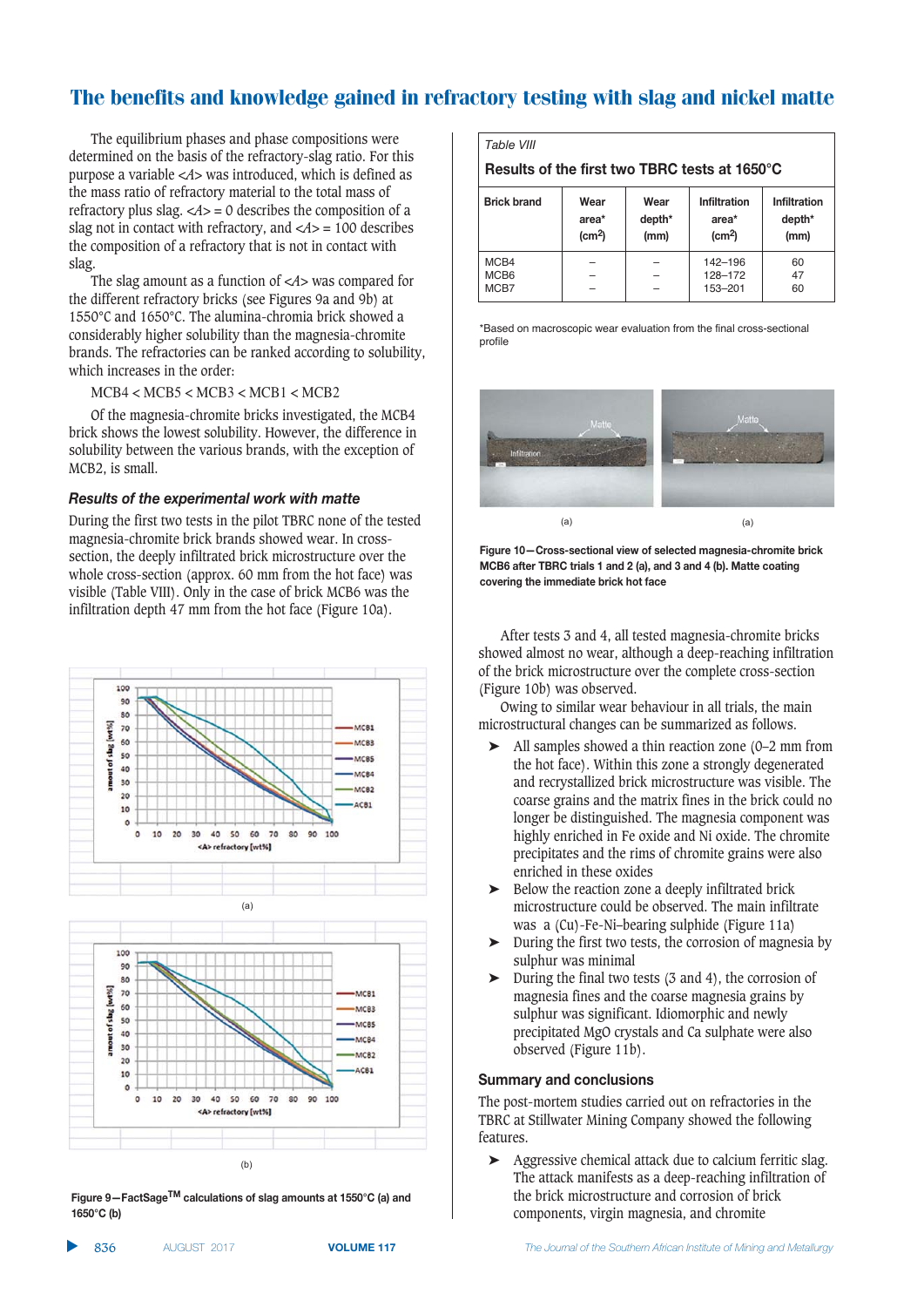

Figure 11-Typical microstructural details of MCB6 after trials 3 and 4.  $B = RE<sup>2</sup>$ **Example 2015** Extending the District of the Beart of the Beartan enteries in the Bearta enteries to the Bearta enteries and the Bearta enteries to the Bearta enteries to the Bearta enteries on the Bearta enter  $\blacksquare$  **Approximately 10 mm from the hot face. Infiltrated and corroded brick microstructure, showing corroded magnesia component (MgO), mickel )matte,.and idiomorphic Ca sulphate (CS)** 

➤ Such a degenerated brick and brittle microstructure is highly susceptible to crack formation and spalling, especially in the case of frequent thermal shocks typical of TBRC operation.

These phenomena lead to decreased refractory performance and lifetime.

The chemical characterization of slag and matte, particularly the determination of the melting points, was important for experimental work.

The following observations can be summarized from the from both rotary kiln tests.

- ➤ There was significantly higher wear and infiltration of the brick microstructure at 1650°C for the same number of cycles. The lowest wear and infiltration, especially at 1650°C, was displayed by the MCB4 brick
- ➤ There was sulphur attack and the formation of sulphur-bearing phases at the limit of infiltration owing to the decomposition and oxidation of Cu-Fe-Ni sulphide
- ➤ As in the post-mortem study, there was severe degeneration of the brick microstructure due to chemical attack by the calcium ferritic slag. The microstructural changes were more distinctive than those in the first rotary kiln test at 1500–1550°C, which led to the chosen TBRC temperature
- ➤ Compared with the magnesia-chromite bricks, the alumina-chromia brick ACB1 showed significantly higher wear due to thermal shock
- ➤ FactSageTM showed that magnesia-chromite bricks withstand the calcium ferritic slag better than the alumina-chromia brick in respect of the solubility of refractory in the slag.

The main results of four pilot TBRC tests carried out with nickel matte can be summarized as follows.

- ➤ Unlike the refractory in the rotary kiln tests, there was no macroscopically visible wear due to hot erosion. Nevertheless, during tests 3 and 4 complete infiltration of the brick microstructure by matte occurred
- ➤ All tested magnesia-chromite bricks showed similar and deep-reaching infiltration of the brick microstructure over the whole cross-section (0–60 mm from the hot face). During the first two trials, only the MCB6 brick showed slightly lower infiltration depths
- ➤ In the first 2 mm beneath the hot face, the brick microstructure was strongly recrystallized. This

resulted from the massive supply of Fe-Ni oxide caused by the oxidation of the nickel matte. This microstructural degeneration is similar to that seen in the rotary kiln test

- ➤ During the first two tests, the expected sulphur attack from the oxidation of nickel matte did not occur
- ➤ During tests 3 and 4, a significantly more aggressive sulphur attack in the infiltrated brick microstructure was observed
- ➤ The most important issue during the pilot TBRC test work was the exceptionally rapid rise in temperature due to the exothermic reaction caused by  $SO<sub>2</sub>$ formation.

To replicate accurately the refractory wear mechanisms in the multi-stage production process, a dual test programme utilizing both a rotary kiln and a TBRC was required. The evaluation of the simulated process samples in the multistage production showed identical features on the macro and micro scales to those seen in the initial post-mortem evaluation, thereby validating the original findings.

A vital insight has been gained into the properties of a slag-matte system not previously studied. Additionally, the refractory wear trigger has been identified in the TBRC vessel, using time-lapse techniques, as the high-temperature spikes resulting from this highly exothermic desulphurization reaction. To limit refractory wear in service, the hightemperature spikes should be retarded by restricting the availability of fuel and oxygen required to maintain this highly exothermic reaction.

The recommendations from this work have been implemented by the client, and the advantages are already apparent. The development of compatible refractory materials for this matte-slag system enabled client-oriented and tailormade refractory solutions to be implemented that promoted smooth and efficient operations with increased campaign life.

#### $Ref$ **erences**

- BALE, C.W., BÉLISLE, E., CHARTRAND, P., DECTEROV, S.A., ERIKSSON, G., HACK, K., JUNG, I.-H., KANG Y.-B., MELANÇON, J., PELTON, A.D., ROBELIN, C., and PETERSEN, S. 2002. FactSage thermochemical software and databases – recent developments. *Calphad*, vol. 33, no. 2. pp. 295–311.
- BARTHEL, H. 1981. Wear of chrome magnesite bricks in copper smelting furnaces. *Interceram*, vol. 30. pp. 250–255.
- COLCLOUGH, T.P. 1925. A study of the reactions of the basic open-hearth furnace. *Transactions of the Faraday Society*, vol. 21. pp. 202–223.
- CRUNDWELL, F.K., MOATS, M.S., RAMACHANDRAN, V., ROBINSON, T.G., and DAVENPORT, W.G. 2011. Extractive Metallurgy of Nickel, Cobalt and Platinum-Group Metals. Elsevier, Oxford. pp. 147–158.
- DAVENPORT, W.G., KING, M., SCHLESINGER, M., and BISWAS, A.K. 2011. Extractive Metallurgy of Copper. Elsevier, Oxford.
- DEER, W.A., HOWIE, R.A., and ZUSSMAN, J. 1992. An Introduction to the Rock-Forming Minerals. 2nd edn. Pearson Education, Essex. 3–15 pp.
- GREGUREK, D. and MAJCENOVIC, C. 2003. Wear mechanism of basic brick linings in the nonferrous metals industry – Case studies from copper smelting furnaces, *RHI Bulletin*, vol. 1. pp. 17–21.